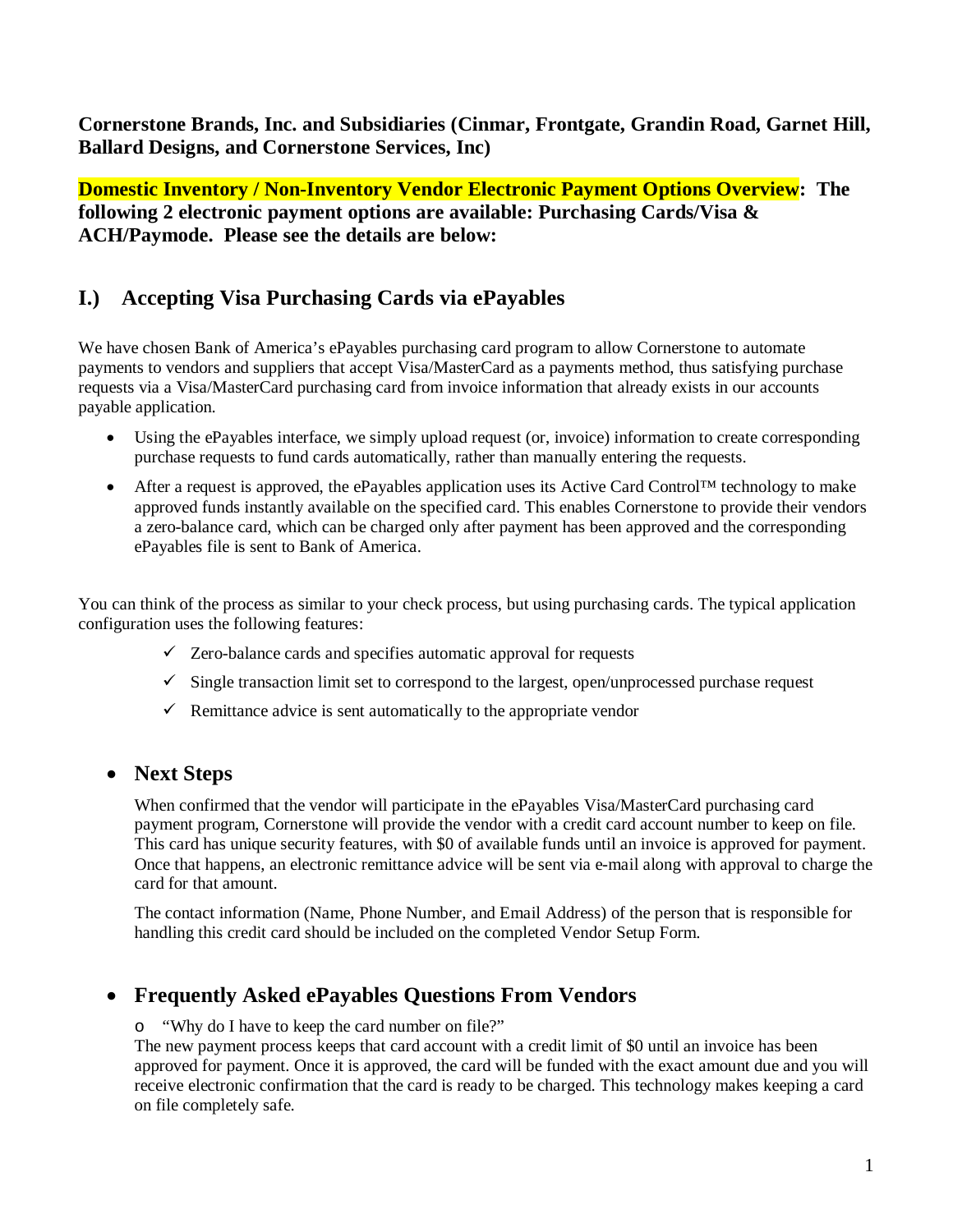o "Can't you just continue sending us checks?"

This is part of an effort to reduce checks to eliminate paper waste and inefficiencies. This will also decrease the time it takes to complete payment. Many vendors are already on this process and are finding it more convenient than handling a check.

o "Are there any fees associated with this?"

Payments will be processed as credit cards transactions, so your standard merchant fees will apply. We will not impose any direct fees as part of this new process.

o *"We have several people who process payments, so I don't want to give you just one person's e-mail address."*

The payment advice can be sent to more than one person if you want to give me additional e-mail addresses. Also, some vendors establish a general e-mail alias that will forward the remittance to several people in your organization.

- o *"What are the benefits to us of taking payment via credit card?"*
	- Expedite receipt of cash funds are typically deposited within 48 hours of the transaction
	- Reduce collection costs associated with lost / misplaced checks
	- More efficiently address exception items

### • **Sample Remittance Advice**

\*\*\*\*\*\*\*\* SAMPLE ELECTRONIC REMITTANCE ADVICE \*\*\*\*\*\*\*\*

From: Sample Company Name Sent: Fri 02/17/2008 6:27 PM To: Vendor Remittance Contact Cc: Subject: Sample Remittance Advice (0001006071-Vendor Ref)

To receive payment for the below referenced invoice(s), please charge the total amount of USD \$72,389.07 on your dedicated [bank] credit card with the account number ending in '2064'. By charging the amount shown as a single transaction within 72 hours you will reduce the possibility of payment complications.

If you have any questions or need assistance processing this payment, please contact Accounts Payable:

Email: Accounts Payable@sample.com Phone: 555-123-4567

| Invoice, PO. Voucher Numbers             | Amount      |
|------------------------------------------|-------------|
| Invoice: 518528610904A Voucher: 00199128 | \$23,304.16 |
| Invoice: 518528611004 Voucher: 00199127  | \$25,889.00 |
| Invoice: 518528611204 Voucher: 00199126  | \$23,195.91 |

Total: \$72,389.07

Internal record identifier: REQ00001002